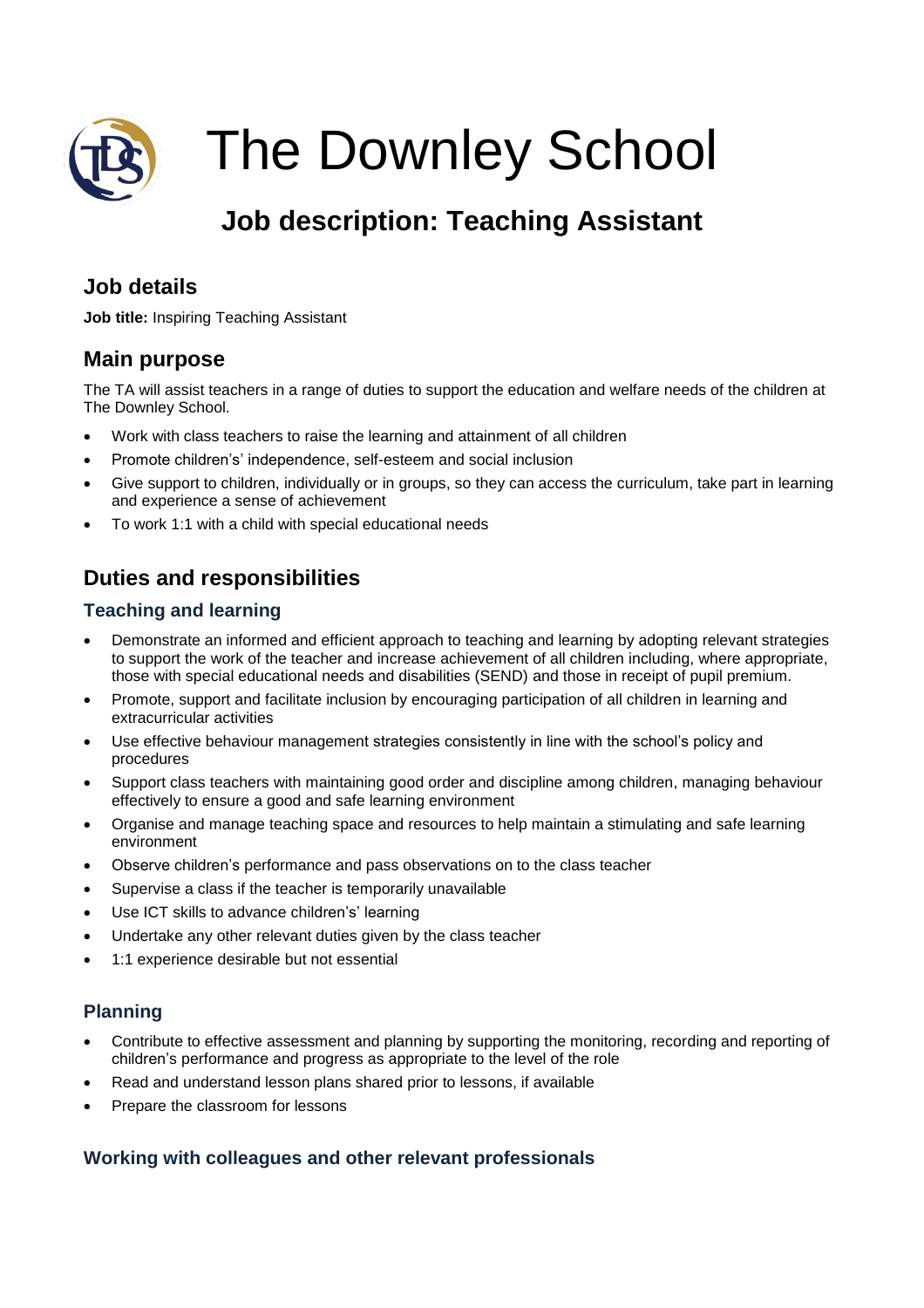- Communicate effectively with other staff members and children, and with parents and carers under the direction of the class teacher
- Communicate their knowledge and understanding of children to other school staff and education, health and social care professionals, so that informed decision making can take place on intervention and provision
- With the class teacher, keep other professionals accurately informed of performance and progress or concerns they may have about the children they work with
- Understand their role in order to be able to work collaboratively with classroom teachers and other colleagues, including specialist advisory teachers
- Collaborate and work with colleagues and other relevant professionals within and beyond the school
- Develop effective professional relationships with colleagues

#### **Whole-school organisation, strategy and development**

 Contribute to the development, implementation and evaluation of the school's policies, practices and procedures, so as to support the school's values and vision

#### **Health and safety**

- Promote the safety and wellbeing of pupils, and help to safeguard childrens well-being by following the requirements of Keeping Children Safe in Education and our school's child protection policy
- Look after children who are upset or have had accidents

#### **Professional development**

- Help keep their own knowledge and understanding relevant and up-to-date by reflecting on their own practice, liaising with school leaders, and identifying relevant professional development to improve personal effectiveness
- Take opportunities to build the appropriate skills, qualifications, and/or experience needed for the role, with support from the school
- Take part in the school's appraisal procedures

#### **Personal and professional conduct**

- Uphold public trust in the education profession and maintain high standards of ethics and behaviour, within and outside school
- Have proper and professional regard for the ethos, policies and practices of the school, and maintain high standards of attendance and punctuality
- Demonstrate positive attitudes, values and behaviours to develop and sustain effective relationships with the school community
- Respect individual differences and cultural diversity

The TA will be required to safeguard and promote the welfare of children and young people, and follow school policies and the staff code of conduct.

Please note that this is illustrative of the general nature and level of responsibility of the role. It is not a comprehensive list of all tasks that the teacher will carry out. The post holder may be required to do other duties appropriate to the level of the role, as directed by the headteacher or line manager.